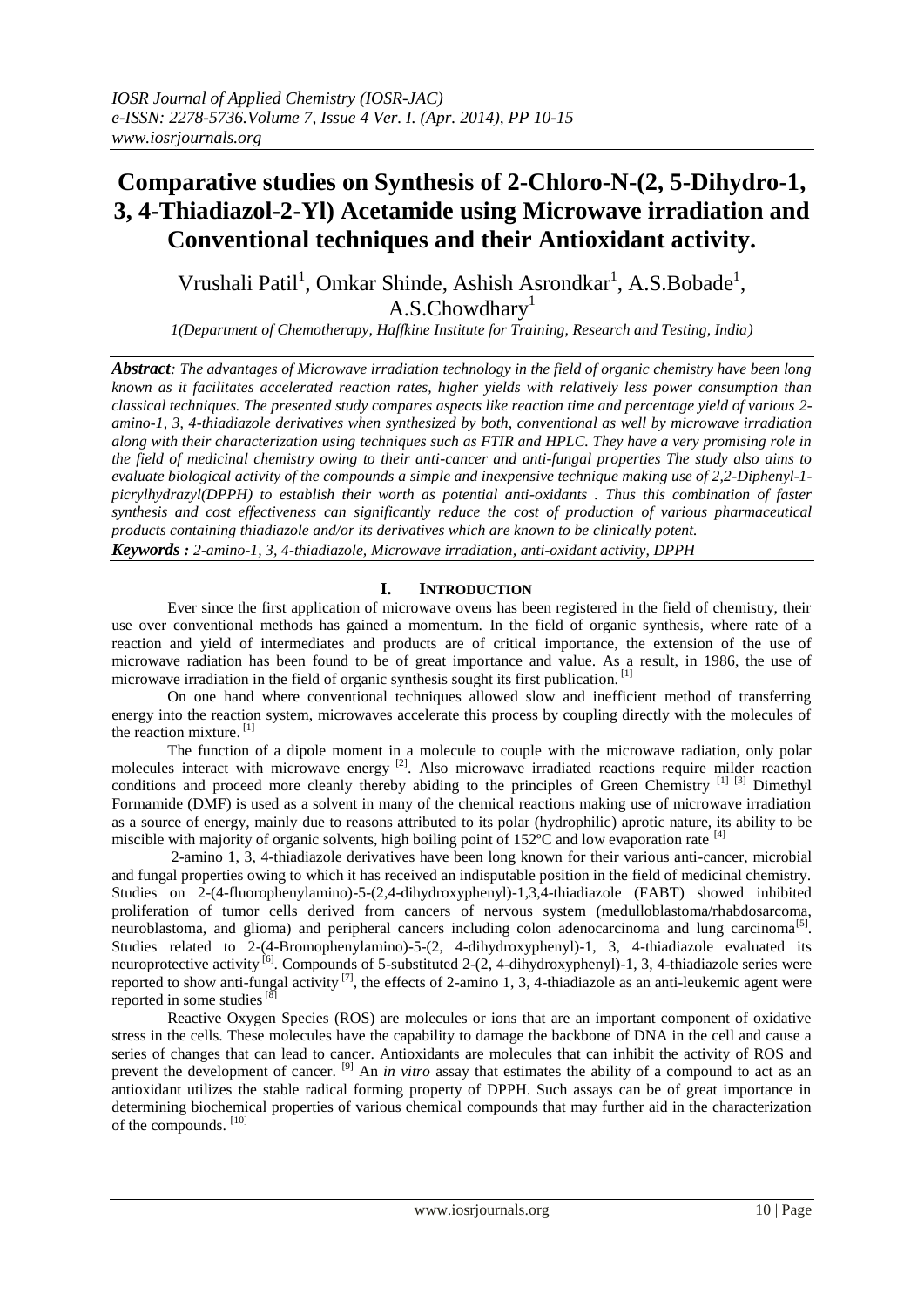## **II. Materials And Methods**

All raw materials used in the synthesis have been obtained from M/S Fluka AG (Bachs, Switzerland) and M/S Sigma-Aldrich chemicals and Co. Inc. (Milwaukee, WI, USA). Melting points were recorded on a Thermonik Melting point Apparatus (Campbell Electronics, Mumbai, India) and are uncorrected. IR spectra were recorded on IR-Affinity, Shimadzu using DRS system. HPLC chromatograms have been recorded on Thermo Scientific UHPLC plus Ultimate 3000 HPLC system (Thermo Scientific, USA). Elemental analysis has been carried out on a C, H, and N Elemental Analyzer (Thermo-Finnigan Flash EA 1112, Italy). Microwave synthesis was carried out in Anton Par Monowave-300.

#### **2.1.EXPERIMENTAL**

# **2.1.1. SYNTHESIS OF 2-CHLORO-N-(2,5-DIHYDRO-1, 3, 4-THIADIAZOL-2-YL) ACETAMIDE (1) (By Conventional method)**

Dissolve 0.0495 moles (5g) of 2, 5-Dihydro-1, 3, 4-thiadiazol-2-amine in minimum quantity of Ethanol. Add equimolar concentration of Chloroacetyl chloride (3.9ml) dissolved to it. Subject this mixture to reflux on a heating mantle for 22-24hrs. Monitor the progress of the reaction using Thin Layer Chromatography after regular intervals. Solvent System**:** Chloroform: Methanol (95: 5 v/v). After confirmation using Thin Layer Chromatography, decant the liquid and transfer the solid crystals on a filter paper in a Petri dish and allow it to dry completely. Wash the crystals with Ether to ensure complete dryness.

#### **SYNTHESIS OF 2-CHLORO-N-(2, 5-DIHYDRO-1, 3, 4-THIADIAZOL-2-YL) ACETAMIDE (1) (By Microwave irradiation)**

Dissolve 0.0495 moles (5g) of 2, 5-Dihydro-1, 3, 4-thiadiazol-2-amine in minimum quantity of DMF. Add equimolar concentration of Chloroacetyl chloride (3.9ml) dissolved in DMF to it. Subject this mixture to microwave irradiation for 30-35mins. Monitor the progress of the reaction using Thin Layer Chromatography after regular intervals. Solvent System**:** Chloroform: Methanol (95: 5 v/v). After confirmation using Thin Layer Chromatography, decant the liquid and transfer the solid crystals on a filter paper in a Petri dish and allow it to dry completely. Wash the crystals with Ether to ensure complete dryness.

#### **2.1.2. SYNTHESIS OF N-(2, 5-DIHYDRO-1, 3, 4-THIADIAZOL-2-YL)(PHENYLAMINO) ACETAMIDE 2(a-e) (By Conventional method)**

Dissolve 0.0028 moles (0.5g) of Compound 1 in minimum quantity of Ethanol. Add equimolar concentration of substituted aniline to it. Subject this mixture to reflux on an heating mantle for 6-8hrs. Monitor the progress of the reaction using Thin Layer Chromatography after regular intervals. Solvent System: Chloroform: Methanol (95: 5 v/v). After confirmation using TLC, decant the liquid and transfer the solid crystals on a filter paper in a Petri dish and allow it to dry completely. Wash the crystals with Ether to ensure complete dryness

#### **SYNTHESIS OF N-(2, 5-DIHYDRO-1, 3, 4-THIADIAZOL-2-YL) (PHENYLAMINO) ACETAMIDE 2(a-e) (By Microwave irradiation)**

Dissolve 0.0028moles (0.5g) of Compound 1 in minimum quantity of DMF. Add equimolar concentration of substituted aniline dissolved in DMF to it. Subject this mixture to microwave irradiation for 8- 10mins. Monitor the progress of the reaction using Thin Layer Chromatography after regular intervals. Solvent System**:** Chloroform: Methanol (95: 5 v/v). After confirmation using TLC, decant the liquid and transfer the solid crystals on a filter paper in a Petri dish and allow it to dry completely. Wash the crystals with Ether to ensure complete dryness.

(2a): Yellow needle like crystals; M.P: 240ºC; Found: C: 35.90; H: 1.87; N: 29.42.

IR (KBr) cm<sup>-1</sup>: 1629 (5 member hetero-cyclic ring), 1716.65 (C=O), 3334 (N-H), 1290.38 (N-O symmetric), 850.61 (1, 3, 5 tri-substituted 6 member ring), 1367 (C-H)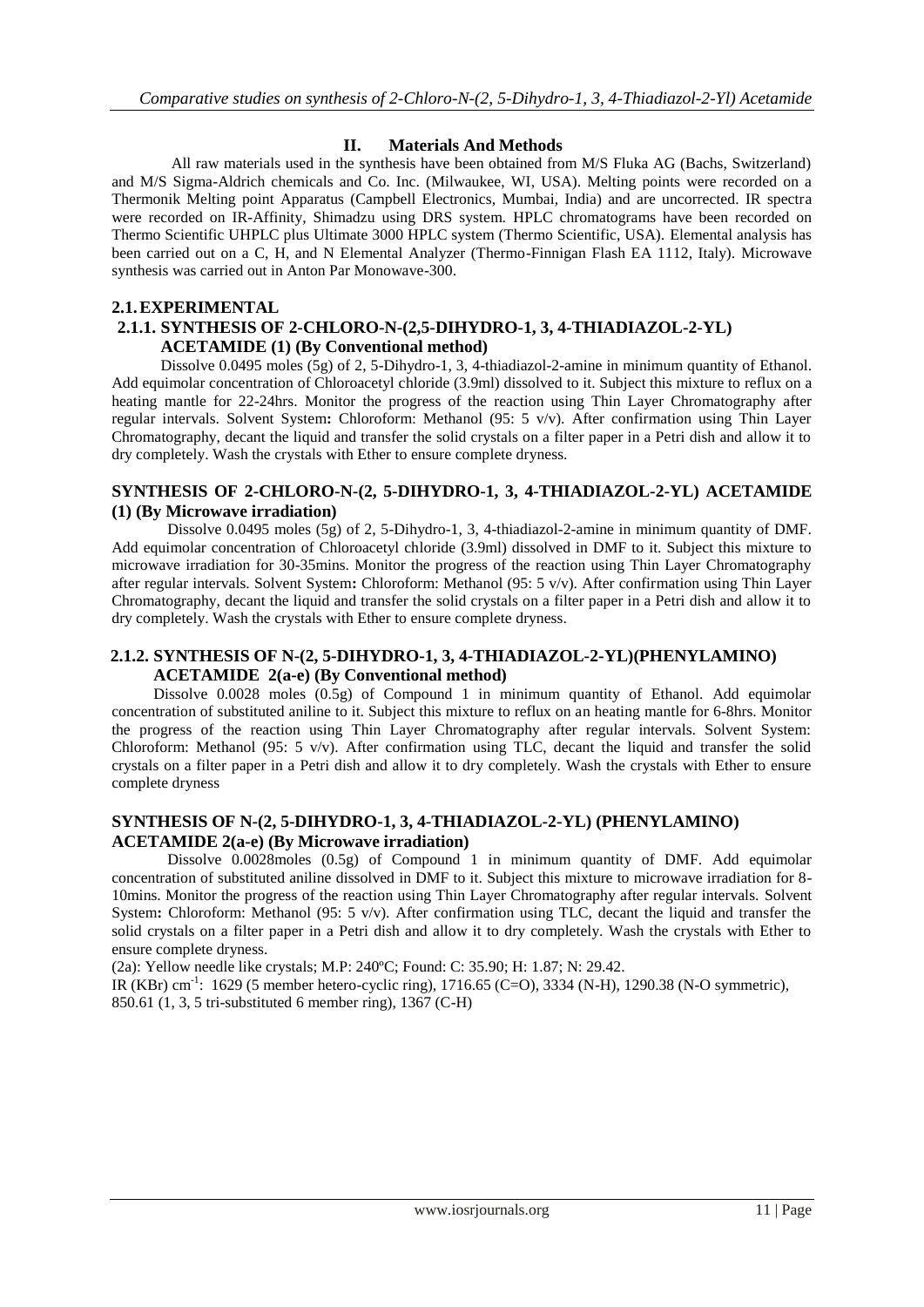

 $HPLC: Experimental Parameters: Column: Acelam<sup>40</sup>$  60  $\frac{1}{60}$  60  $\frac{1}{100}$   $\frac{1}{100}$   $\frac{1}{100}$   $\frac{1}{100}$   $\frac{1}{100}$   $\frac{1}{100}$   $\frac{1}{100}$   $\frac{1}{100}$   $\frac{1}{100}$   $\frac{1}{100}$   $\frac{1}{100}$   $\frac{1}{100}$   $\frac{1}{100}$   $\frac{1}{100}$   $\frac{1}{100}$  phase: Water: Acetonitrile (60:40 v/v), Flow rate: 1ml/min, Column temperature: 28ºC, Injection volume: 20µL, Run time: 15mins, Retention time: 8.1mins

(2b): White needle like crystals; M.P: 255ºC; Found: C: 47.20; H: 3.00; N: 16.35. IR (KBr) cm<sup>-1</sup>: 1641 (5 member hetero-cyclic ring), 1747 (C=O), 1072.42 (N-H), 761.88 (C-Cl), 744.52 (1, 3, 5 tri-substituted 6 member ring), 2879.72 (C-H)



HPLC: Experimental Parameters: Column: Acclaim™ C-18, 5µ, 4.6 × 250mm, Wavelength: 204nm, Mobile phase: 100% Acetonitrile, Flow rate: 1.5ml/min, Column temperature: 28ºC, Injection volume: 20µL, Run time: 10mins, Retention time: 1.9min

**(2c):** White needle like crystals; M.P: 260ºC; Found: C: 38.72; H: 2.49.17; N: 22.59. IR (KBr) cm<sup>-1</sup>:1627.92 (5 member hetero-cyclic ring), 1712.79 (C=O), 1074.35 (N-H), 850.61 (C-Cl), 1533.41 (N-O symmetric), 850.61 (Para di-substituted 6 member ring), 1444.68 (C-H)



HPLC: Experimental Parameters: Column: Acclaim™ C-18, 5µ, 4.6 × 250mm, Wavelength: 235nm, Mobile phase: Methanol: Water (80:20 v/v), Flow rate: 1ml/min, Column temperature: 28°C, Injection volume: 20µL, Run time: 10mins, Retention time: 4.9min

**(2d):** White needle like crystals; M.P: 266ºC; Found: C: 39.98; H: 2.24; N: 18.84. IR (KBr) cm<sup>-1</sup>: (5 member hetero-cyclic ring), 1712.79 (C=O), 3350.35 (N-H), 852.54 (C-Cl), 806.25 (1, 3, 4 tri-substituted 6 member ring), 2879.72 (C-H)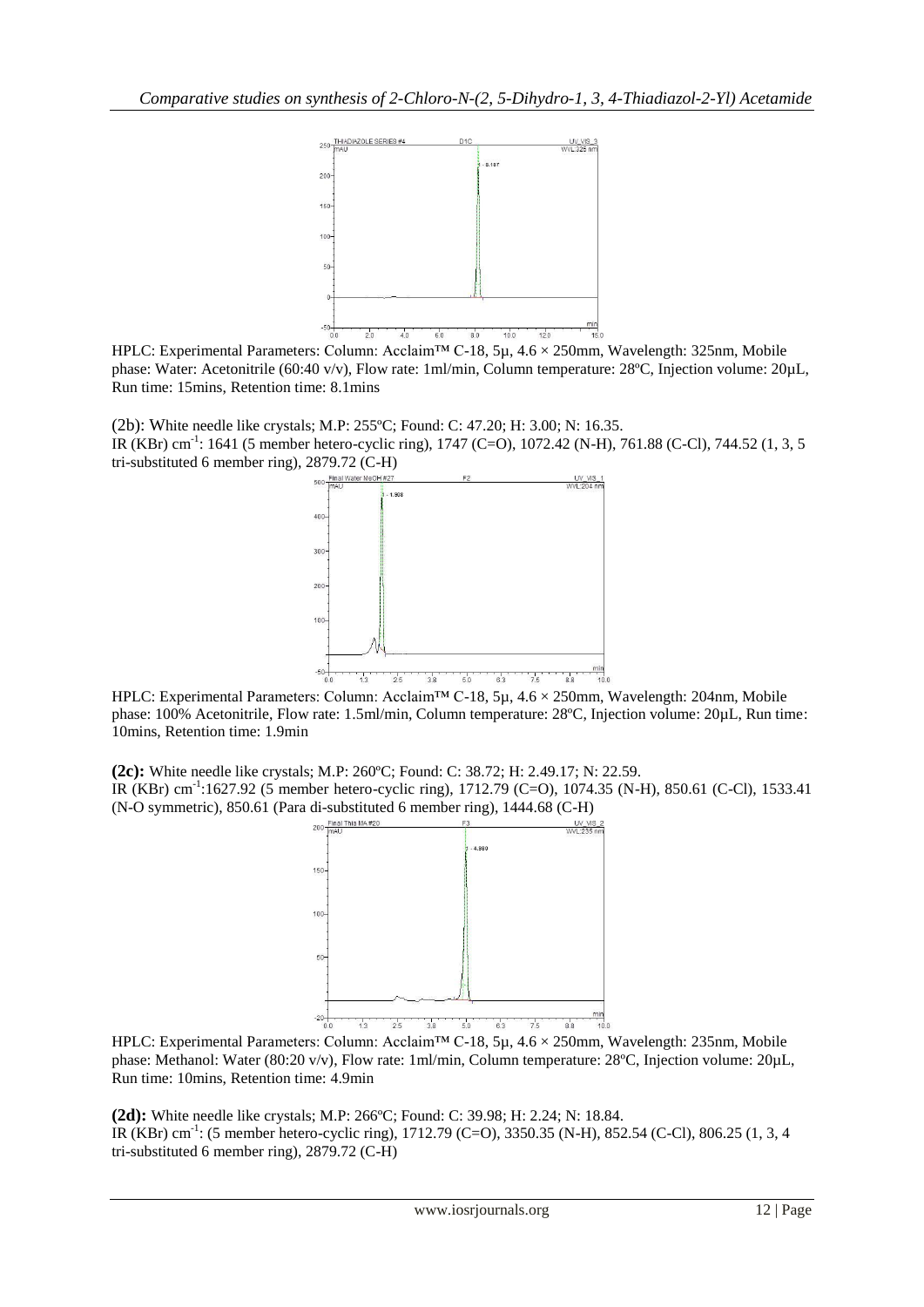

HPLC: Experimental Parameters: Column s: Acclaim™ C-18, 5µ, 4.6 × 250mm, Wavelength: 204nm, Mobile phase: 100% Acetonitrile, Flow rate: 1ml/min, Column temperature: 28ºC, Injection volume: 20µL, Run time: 10mins, Retention time: 2.8mins

**(2e):** brown needle like crystals; M.P: 269ºC; Found: C: 45.51; H: 2.42; N: 21.04. IR (KBr) cm<sup>-1</sup>: 1616.35 (5 member hetero-cyclic ring), 1697.36 (C=O), 3325.28 (N-H), 1290.38 (N-O symmetric), 810 (1, 3, 5 tri-substituted 6 member ring), 1365.60 (C-H)



HPLC: Experimental Parameters: Column: Acclaim™ C-18, 5µ, 4.6 × 250mm, Wavelength: 210nm, Mobile phase: Methanol: Water (85:15 v/v), Flow rate: 1ml/min, Column temperature: 28ºC, Injection volume: 20µL, Run time: 10mins, Retention time: 3.6mins

#### **2.1.3 Table 1: Schematic Representation of Titled Compounds**

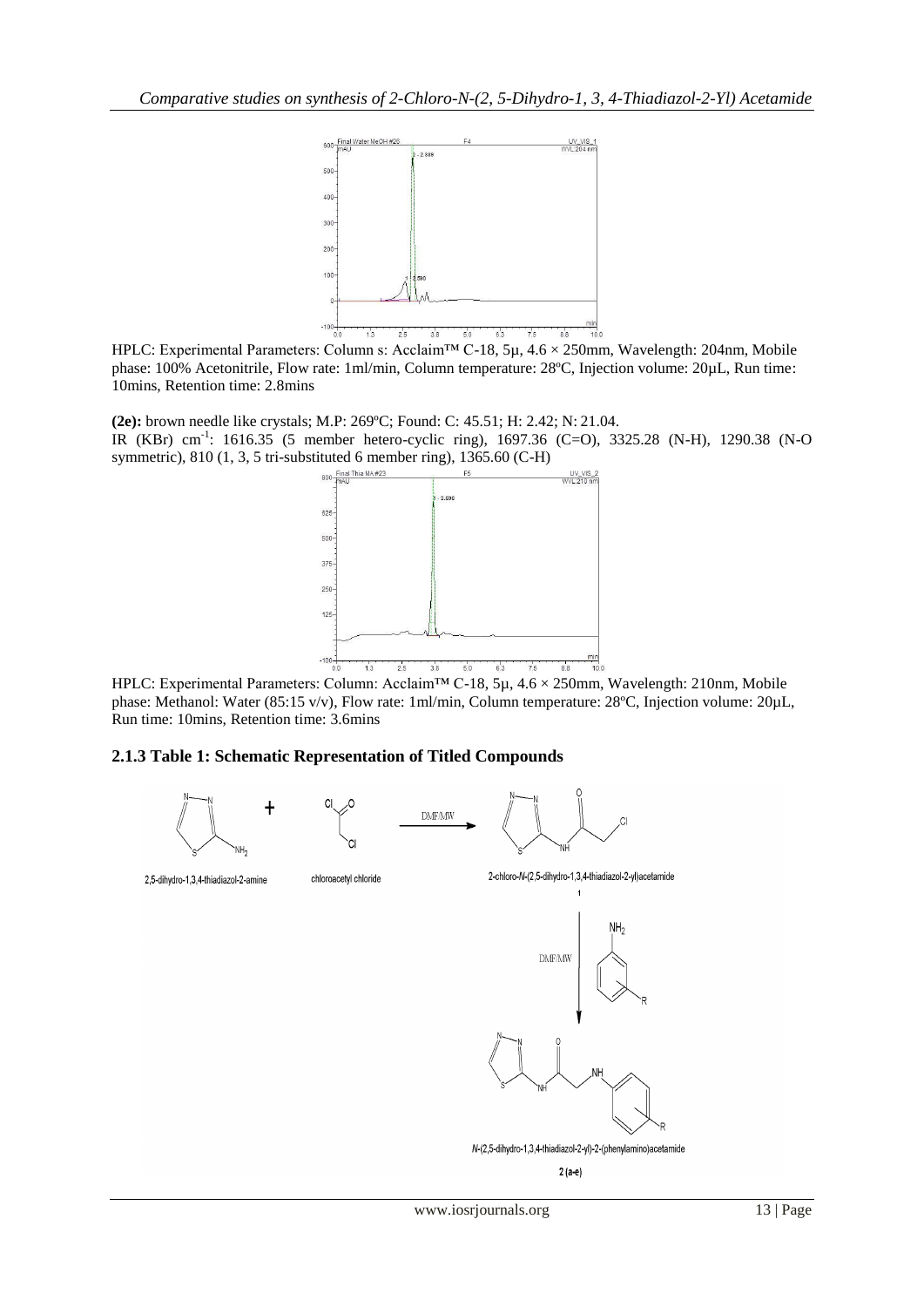## **2.1.4. Antioxidant assay [10]:**

Antioxidant activity of the test compounds was determined by Diphenylpicrylhydrazyl (DPPH) radical scavenging method. All the synthesized test compounds were screened for their antioxidant activity by DPPH radical scavenging assay. Butyrated Hydroxy Touelne (BHT) was taken as standard. The concentrations per sample prepared were as follows: 0.5ppm, 0.75ppm and 1.0ppm using Methanol as diluent. All the observations were recorded at 517nm

> Percentage inhibition= [(Absorbance of Control- Absorbance of Sample) / Absorbance of Control] \* 100

| <b>OBSERVATIONS</b><br>Ш.<br>3.1 Table 2: Comparison between Conventional Method & Microwave Irradiation Method. |                         |             |                               |                     |                               |                            |                      |                    |                      |  |  |  |  |
|------------------------------------------------------------------------------------------------------------------|-------------------------|-------------|-------------------------------|---------------------|-------------------------------|----------------------------|----------------------|--------------------|----------------------|--|--|--|--|
|                                                                                                                  |                         |             | <b>Time</b>                   |                     | Yield                         |                            | % Composition        |                    |                      |  |  |  |  |
| Comp.                                                                                                            | <b>Substituent</b><br>R | M.P<br>(°C) | <b>Conventional</b><br>(mins) | <b>MW</b><br>(mins) | <b>Conventional</b><br>$(\%)$ | <b>MW</b><br>$\frac{9}{6}$ | % $\mathbf C$        | $\%$ H             | $\%N$                |  |  |  |  |
| 2a                                                                                                               | $2.4-DiCl$              | 240         | 360                           | 8                   | 62.12                         | 86.29                      | C: 35.71<br>F: 35.90 | C: 1.79<br>F: 1.87 | C: 29.15<br>F: 29.42 |  |  |  |  |
| 2 <sub>b</sub>                                                                                                   | $4-C1$                  | 255         | 480                           | 10                  | 56.34                         | 79.26                      | C: 47.34<br>F: 47.20 | C: 3.17<br>F: 3.00 | F: 16.56<br>F: 16.35 |  |  |  |  |
| 2c                                                                                                               | $2-NO2-5-Cl$            | 260         | 420                           | 9                   | 50.03                         | 79.97                      | C: 38.40<br>F: 38.72 | C: 2.25<br>F: 2.49 | C: 22.39<br>F: 22.59 |  |  |  |  |
|                                                                                                                  |                         |             |                               |                     |                               |                            | C: 39.88             | C: 2.00            | C: 18,60             |  |  |  |  |

2d 2,4-DiCl 266 420 9 52.56 77.43  $C: 39.88$   $C: 2.00$   $C: 18.60$ 

2e 4-NO<sub>2</sub> 269 360 8 63.68 80.69 C: 45.62 C: 2.68 C: 21.28

Note:- C: Calculated, F: Found.

#### **3.1 Table 3: Estimation of antioxidant activity of the compounds using DPPH**

| .      | .<br>__                          | .<br>. .                            | .<br>------          | . .             | .             |        |  |
|--------|----------------------------------|-------------------------------------|----------------------|-----------------|---------------|--------|--|
|        | ompound                          | ۷a                                  | 2 <sub>1</sub><br>∠∪ | ∼               | ∠u            | ∼      |  |
|        | 70<br>QA1<br>values<br>$4C_{50}$ |                                     | በ 9413<br>᠇ᠷ         | 0.022<br>u.oooo | 0.9052<br>ے ت | ∩ ∩ኅ<∠ |  |
| $\sim$ | $\sim$                           | $\sim$ $\sim$ $\sim$ $\sim$<br>$ -$ |                      |                 |               |        |  |

Positive Control: 0.1575 at 517nm

# **3.1 Table 4: Graph of IC<sup>50</sup> values of compounds**



#### **IV. Result And Discussion**

The reaction time for the synthesis of all compounds by conventional methods ranged from 2 to 8 hrs in comparison with the microwave heating one (8-10 min); an obvious many-fold time reduction. Overall, a steep decrease of >95% in reaction times and a 25-60% increase in the yields were obtained.

The Melting Point of Compound 1(250ºC) was found to be significantly different from that of each of the compounds derived from it. This variation establishes a difference between the physical nature of Compound 1 and its derivatives. Difference in the retention times on TLC plate between spots of synthesized compounds and standard also was observed which further ascertains the difference in their properties.

Further, differences were also observed in the IR patterns of compounds. Each of the patterns of individual compound showed presence of a particular functional group specific to that compound thereby proving the differences in their structures. This was further confirmed using HPLC owing to the differences in the retention times.

The test compounds 2a. 2b. 2c, 2d and 2e showed  $IC_{50}$  at 0.9414, 0.9413, 0.8633, 0.9052 and 0.9254

F: 39.98 F: 2.24 F: 18.84

F: 45.51 F: 2.42 F: 21.04